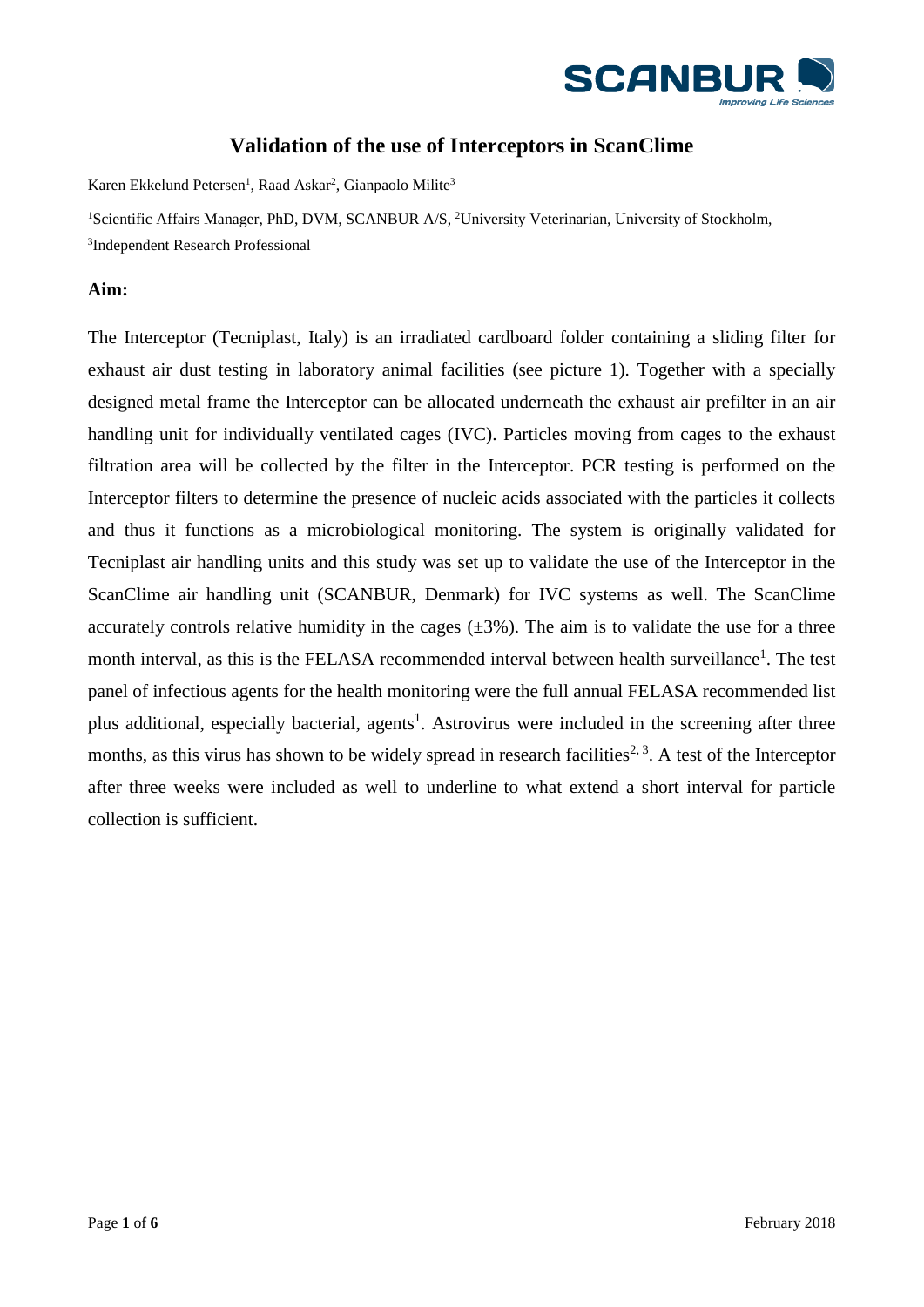



Picture 1. A. Interceptor package and Interceptor. B. Interceptor in frame for ScanClime. C. Interceptor in the ScanClime air handling unit.

#### **Study design:**

The ScanClime ventilated two IVC racks (Greenline GM500, Tecniplast, Italy) with a total of 160 cages (see picture 2). In average 130 cages contained animals over the 3 months, and the empty cages contained bedding. 4-5 mice were housed in each of the 130 cages. The ScanClime was set to a relative humidity of 55% and at 75 air changes pr. hour. Prior to the insertion of Interceptors to the ScanClime a baseline test of environment and animals was performed (see table 1). A Mouse Surveillance Plus PRIA test panel was used for all the tests of this experiment (see table 2 for list of pathogens tested) and samples were tested at Charles River Research Animal Diagnostic Services, USA. After this test the prefilter was changed to a new clean prefilter and the Interceptor frame was inserted. Afterwards two Interceptors were placed in the ScanClime. Three weeks after the insertion of the Interceptors the first Interceptor was sent off for testing and after three months the second plus fecal samples were sent the Charles River for testing (see table 1). For the three month test a test for Astrovirus was added.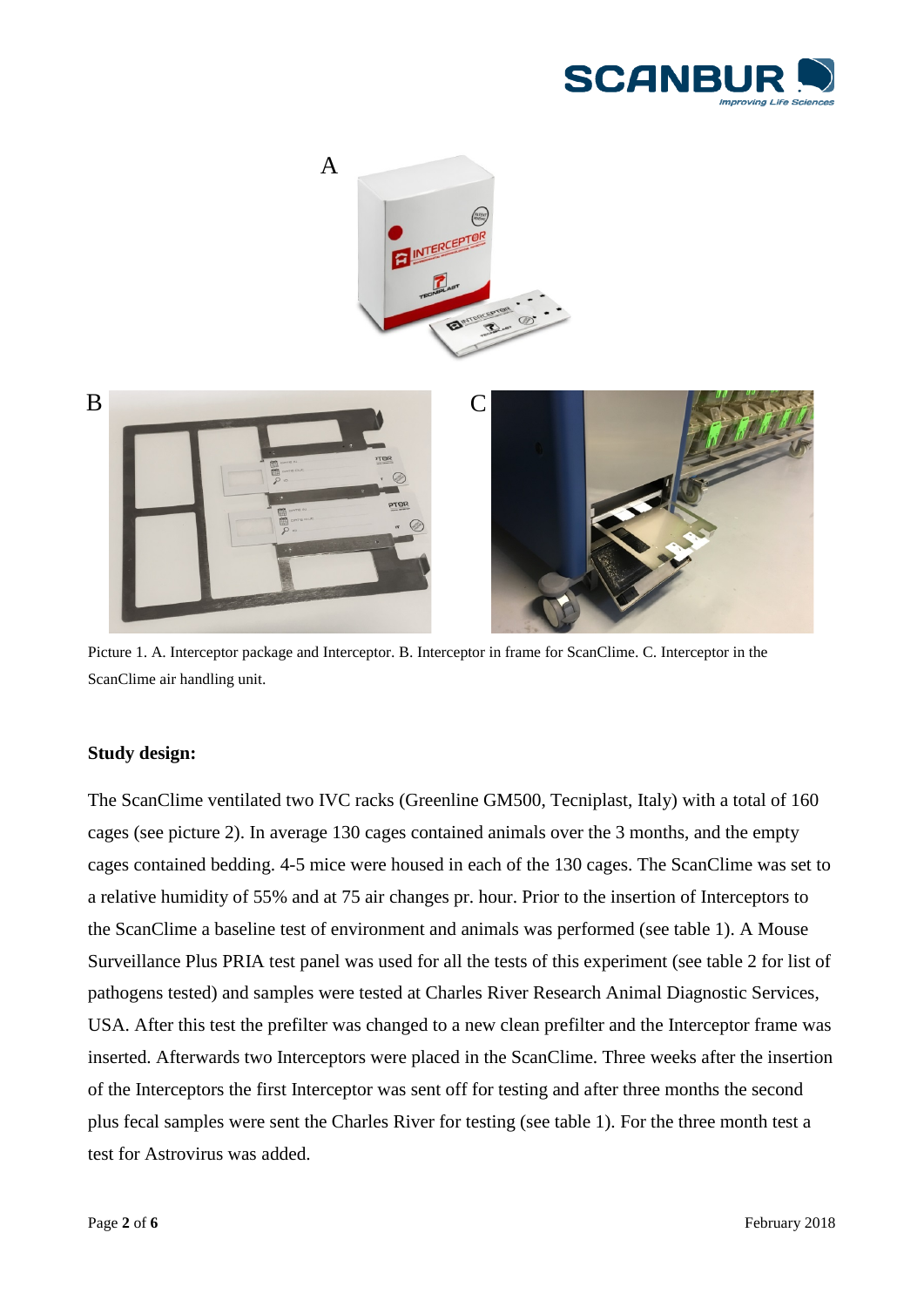



Picture 2. ScanClime and IVC-racks in the study setup.

## **Table 1. Overview of PCR testings performed.**

| Test panel: Surveillance Plus PRIA $+$ Astrovirus at the 3 months testing                                  |                                                                                                          |  |  |  |  |
|------------------------------------------------------------------------------------------------------------|----------------------------------------------------------------------------------------------------------|--|--|--|--|
| Baseline:                                                                                                  | <b>Environmental:</b>                                                                                    |  |  |  |  |
|                                                                                                            | $3x10$ swabs pooled from each rack (6 tubes in total)                                                    |  |  |  |  |
|                                                                                                            | $Oral + fur:$                                                                                            |  |  |  |  |
|                                                                                                            | $10$ oral $+ 10$ fur swabs pooled in their own tubes from each rack (4 tubes in total, analysed together |  |  |  |  |
|                                                                                                            | oral and fur from each rack)                                                                             |  |  |  |  |
|                                                                                                            | <b>Fecal:</b>                                                                                            |  |  |  |  |
|                                                                                                            | 10 fecal samples pooled from each rack (2 tubes in total)                                                |  |  |  |  |
|                                                                                                            |                                                                                                          |  |  |  |  |
| $3$ wks:                                                                                                   | <b>Environmental:</b>                                                                                    |  |  |  |  |
|                                                                                                            | 1 Interceptor tested after three weeks in the ScanClime                                                  |  |  |  |  |
|                                                                                                            |                                                                                                          |  |  |  |  |
| $3$ mos:                                                                                                   | <b>Fecal:</b>                                                                                            |  |  |  |  |
|                                                                                                            | 10 fecal samples pooled from each rack (2 tubes in total)                                                |  |  |  |  |
|                                                                                                            | <b>Environmental:</b>                                                                                    |  |  |  |  |
|                                                                                                            | 1 Interceptor tested after 3 months in the ScanClime                                                     |  |  |  |  |
| mos=months, wks=weeks. All tests were performed by Charles River Research Animal Diagnostic Services, USA. |                                                                                                          |  |  |  |  |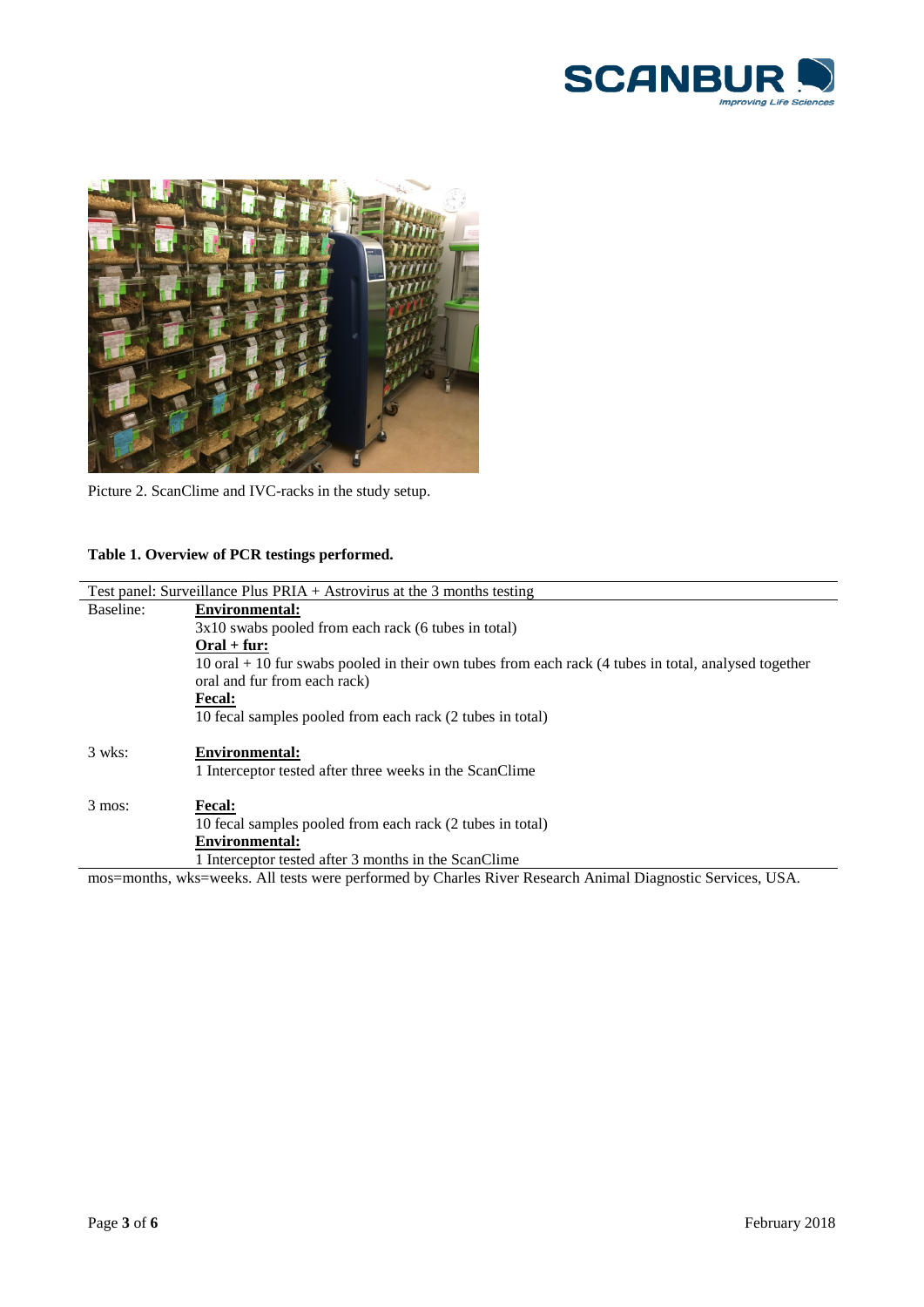

| <b>Viruses</b>                     | <b>Bacteria</b>                       | Parasites/Protozoa/Fungi         |  |  |  |
|------------------------------------|---------------------------------------|----------------------------------|--|--|--|
| Mouse Parvoviruses (MVM/MPV)       | Helicobacter                          | Fur mites (Myobia, Myocoptes,    |  |  |  |
|                                    |                                       | Radfordia)                       |  |  |  |
| Mouse norovirus                    | Ctirobacter rodentium                 | Pinworms (Aspiculuris, Syphacia) |  |  |  |
| Mouse coronavirus (MHV)            | Mycoplasma pulmonis                   | Giardia                          |  |  |  |
| Mouse rotavirus (EDIM)             | Streptobacillus moniliformis          | Spironucleus muris               |  |  |  |
| Mouse theilovirus (TMEV, GDVII)    | Pasteurella pneumotropica (Heyl &     | Cryptosporidium                  |  |  |  |
|                                    | Jawetz)                               |                                  |  |  |  |
| Adenovirus type 1 (FL) & 2 (K87)   | Clostridium piliforme                 | Entamoeba                        |  |  |  |
| Reovirus type 1,2 3, 4             | Cilia-associated respiratory bacillus | Pneumocystis*                    |  |  |  |
| Pneumovirus of mice                | Pseudomonas aeruginosa                |                                  |  |  |  |
| Sendai virus                       | Salmonella                            |                                  |  |  |  |
| Ectromelia (mousepox)              | Campylobacter                         |                                  |  |  |  |
| Lymphocytic choriomeningitis virus | Bordetella bronchiseptica             |                                  |  |  |  |
|                                    | Bordetella hinzii                     |                                  |  |  |  |
|                                    | Corynebacterium kutscheri             |                                  |  |  |  |
|                                    | Corynebacterium bovis                 |                                  |  |  |  |
|                                    | Staphylococcus aureus                 |                                  |  |  |  |
|                                    | Strepococcus pneumoniae               |                                  |  |  |  |
|                                    | Klebsiella pneumoniae                 |                                  |  |  |  |
|                                    | Klebsiella oxytoca                    |                                  |  |  |  |
|                                    | Beta-hemolytic Streptocccus group A   |                                  |  |  |  |
|                                    | Beta-hemolytic Streptocccus group B   |                                  |  |  |  |
|                                    | Beta-hemolytic Streptocccus group     |                                  |  |  |  |
|                                    | C, G                                  |                                  |  |  |  |
|                                    | Proteus mirabilis                     |                                  |  |  |  |

**Table 2. List of pathogens tested by Mouse Surveillance Plus PRIA test panel.** 

**\*** P. murina can be detected in oral swabs, but for better detection lung tissue is required.

#### **Results:**

The test results are shown in table 3. At baseline Helicobacter ganmani, H. hepaticus, H. typhlonius, Pasteurella pneumotropica (Heyl + Jawetz) and Staphylococcus aureus were tested positive by environmental, oral and fur swabs plus fecal samples together. At the three week Interceptor test the results showed the presence of Helicobacter ganmani, H. hepaticus, H. typhlonius, Pasteurella pneumotropica (Heyl) and Tritrichomonas. After three months the fecal samples showed positive test results for H. hepaticus, H. typhlonius, Pasteurella pneumotropica (Heyl) and Tritrichomonas, while the Interceptor showed the same plus H. ganmani and S. aureus as well. The biotype Pasteurella pneumotropica Jawetz were only detected in the environmental swab at baseline. However, the biotype Heyl was detected in all samples throughout the test and thus, the detection of Pasteurella pneumotropica Jawetz is not seen as a unique finding.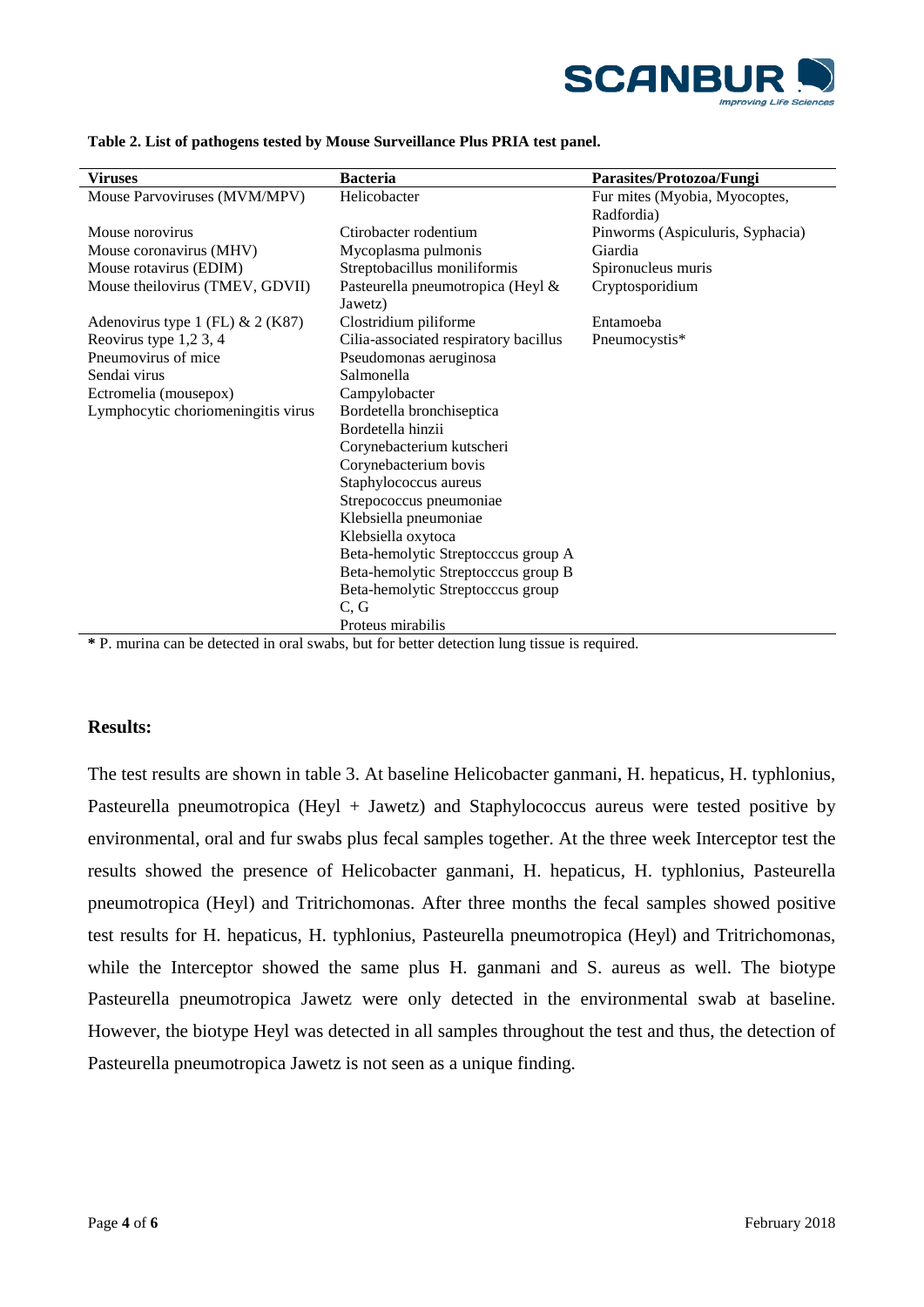

**Table 3. Positive findings of health monitoring.** Positive PCR results for given pathogens are stated in the figure by plus symbols.

|                             | Time 0<br>(E)    | Time 0<br>$(O+Fu)$ | Time 0<br>(Fe)   | Time 3 wks.<br>(I) | Time 3 mos.<br>(F <sub>e</sub> ) | Time 3 mos.<br>$\left( \mathbf{I}\right)$ |
|-----------------------------|------------------|--------------------|------------------|--------------------|----------------------------------|-------------------------------------------|
| Astrovirus                  | Not tested       | Not tested         | Not tested       | Not tested         | $\boldsymbol{+}$                 | $\boldsymbol{+}$                          |
| Helicobacter genus          |                  |                    | $\boldsymbol{+}$ | $\boldsymbol{+}$   | $\boldsymbol{+}$                 | $\boldsymbol{+}$                          |
| H. ganmani                  |                  |                    | $\boldsymbol{+}$ | $\boldsymbol{+}$   |                                  | $\boldsymbol{+}$                          |
| H. hepaticus                |                  |                    | $\boldsymbol{+}$ | $\boldsymbol{+}$   | $\boldsymbol{+}$                 | $+$                                       |
| H. typhlonius               |                  |                    | $\boldsymbol{+}$ | $\boldsymbol{+}$   | $\boldsymbol{+}$                 | $\boldsymbol{+}$                          |
| P. pneumotropica-<br>Heyl   | $\boldsymbol{+}$ | $+$                | $+$              | $\boldsymbol{+}$   | $\boldsymbol{+}$                 | $\boldsymbol{+}$                          |
| P. pneumotropica-<br>Jawetz | $\boldsymbol{+}$ |                    |                  |                    |                                  |                                           |
| S. aureus                   |                  |                    | $+$              |                    |                                  | $\boldsymbol{+}$                          |
| Tritrichomonas<br>genus     |                  |                    |                  |                    | $+$                              | $+$                                       |

**E=environmental swabs, Fe=fecal samples, Fu=fur swabs, I=Interceptor, mos.=months, O=oral swabs, wks.=weeks**

## **Conclusion:**

Our results show that using the Interceptor for exhaust air dust filter testing in IVC systems test positive for the same agents as traditional testing and more, reducing the workload for health monitoring procedures while leaving mice undisturbed in their cages. This study shows that the Interceptor can be used in the ScanClime in the same fashion as in Tecniplast air handling units. The Interceptor can be used for accurate health monitoring of animals housed in IVC systems ventilated by ScanClimes.